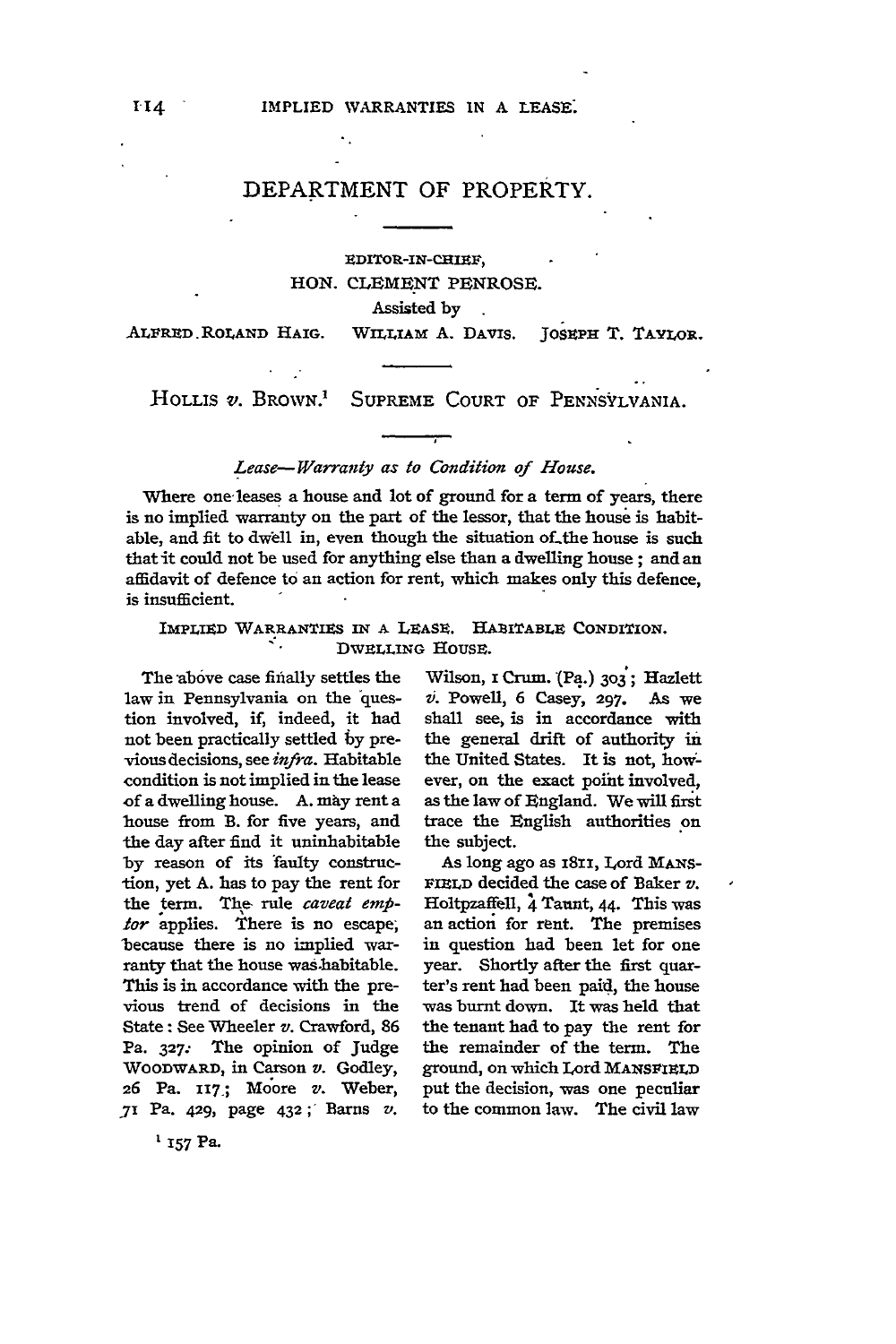would have looked at the lease as a contract. Doing so, the question would be necessarily decided in favor of the tenant. He had leased a particular thing, *i. e.,* a house, and the house, the subject matter of the contract, had disappeared. The contract was necessarily terminated. But Lord MANSFIELD advanced at the question from the standpoint of the English law of real property. What was rented was not the house but the land. "The land," he says, "is still in existence, and there was no offer on the part of the defendant to deliver it up. The landlord could not enter to rebuild." While Judge **HEATH** adds, on this last point, "the defendant might have rebuilt at any period of the term, whereas the landlord would have been a trespasser, if he entered for that purpose." This was good logic from the point of view taken, but the absurdity of telling the tenant, who was liable to be turned out within a twelfthmonth, that because lie could build a new house for the benefit of his landlord and, therefore, must pay rent, is evident. It is said by Justice HEATH that the case had often been decided before *t nisi prius,* though this is the

trst reported decision. The deendant evidently knew his case vas hopeless, for he had appealed 'or relief to Lord ELDON (Holtp affell v. Baker, 18 Ves. 116). But unike the life tenant in possession, :he lessee is not a favorite with the 2hancellor, so the bill was disnissed.

The law of this country, unlike lie English law, except where Itered by statute as in Ohio and llinois, has followed this leading Ase.

After all, there is something to

be said for the common law rule. The burning of the house is the fault of neither party to the contract. It is as fair that it should fall on the tenant as on the landlord. Iad equity interfered, it might have divided the loss, requiring the tenant to pay half the rent.

As we have said, the decision in this first English case is undoubtedly still law on the point involved both in England and America. Where, however, the premises become uninhabitable, through a defect existing at the time of the lease, the English decisions cannot be made to agree with the reasoning of Lord MANSFIEr.D or with the Pennsylvania case.

In1 1825, the case of Edwards *v.* Etherington, Ry. & Moody, **11,** 268, came up for decision. It appeared that the walls of the house, for rent of which the action was brought, were in a dilapidated condition. The defendant, who had occupied the house as tenant from year to year, finding that the house was unsafe, left it. The landlord did not accept a release for some time. The question involved was whether the landlord could demand rent from the time the defendant had quitted the premises to the date when he had finally agreed to accept them from the tenant. Lord Chief Justice ABBOTT charged the jury that it was for them to say whether such serious reasons for quitting existed in the case, as would exempt the defendant front the demand on the ground of his having no *beneficial use and occupation* of the premises; and that, through no fault of his own, but through the fault of the plaintiff, who ought to have taken care that the premises should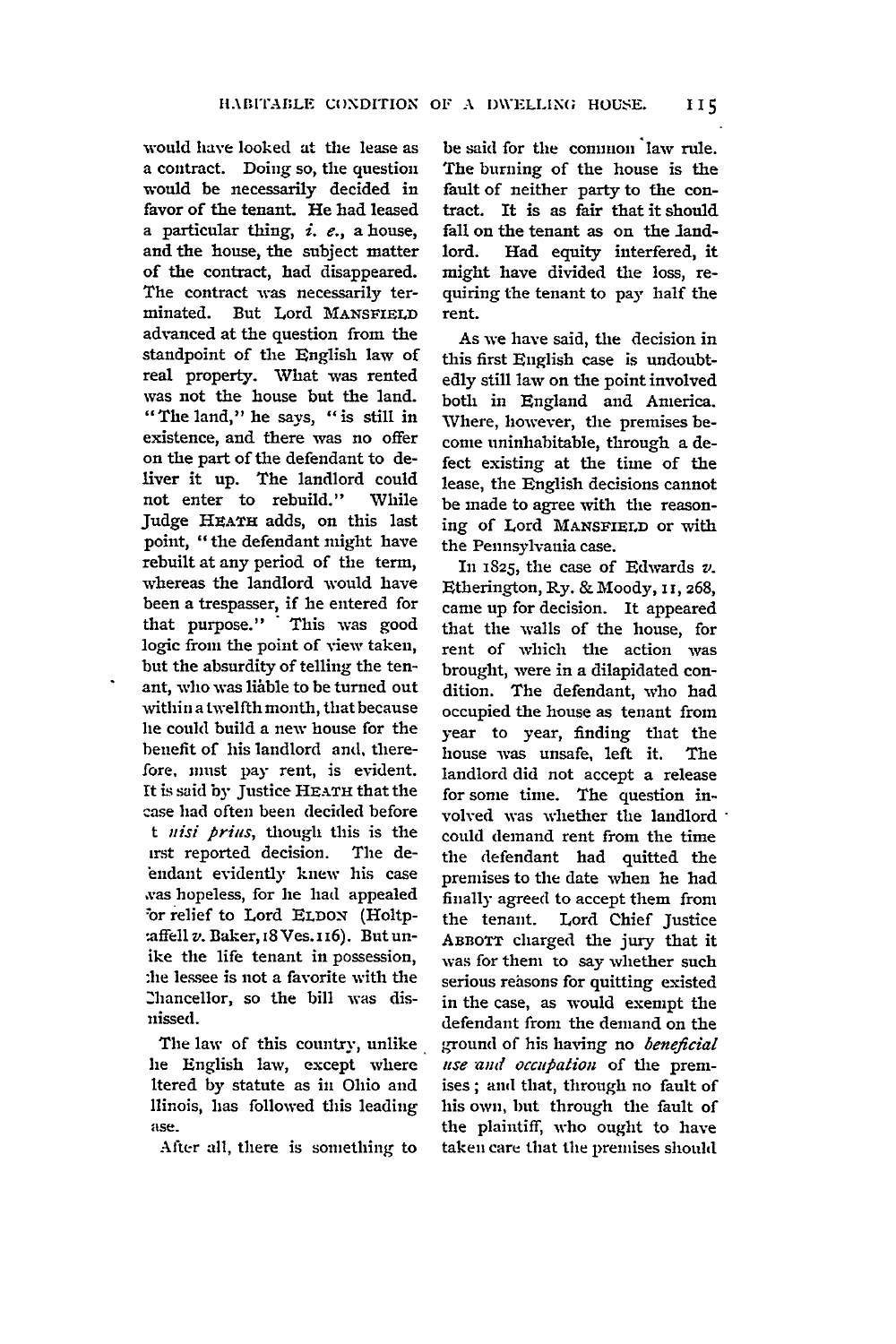have been'in such a state as to continue useful to the defendant, the house became unfit for use. The verdict was for the defendant.

From the first of the report of this case, there is no way in which it can be reconciled with the principle enunciated in Baker *v.* Holtpzaffell, Lord Chief Justice ABBoTT seems to advance towards the question from an entirely different standpoint than that taken by Lord MANSFIELD. He looks at the lease as he would at a contract for goods and chattels, and asks whether there has been any *beneficial* use- and enjoyment **by** the tenant. In his mind, the beneficial use and enjoyment was the essence of the contract. In Lord **MANSFIErLD's** mind, the question seems to have been simple whether the tenant had been given control of a certain portion of the earth's surface, the fact that the lease really contemplated the occupation of a house being left out of consideration.

The next case, that of Collins *v.* Barrow (1831), **i** M. & R. 112, departs, if anything, still farther from the case of Baker *v.* Holtpzaffell. There the defendant took the house, the rent of which was in question,under awritten agreement by which he was to occupy for three years and to keep the premises in a tenantable condition. He had, in fact, quited the premises without notice at the expiration of the first six months. The defendant said that the house was unfit for habitation for want of sufficient drainage, whereby it became unwholesome, noisome and offensive. Baron **BAILEY,** in his decision remarked: 'I do not see that the fact of the tenancy in this case, being under a written agree-

ment, is material. In any case, the tenant is bound to pay rent during the time for which he has contracted, unless he satisfies the jury that, under the circumstances, he was justified in quitting. I think, however, that in point of law he will be freed from his obligation to reside on the premises, if he makes out, to the satisfaction of the jury, that the premises were noxious and unwholesome to re-" side in, and that this state arose from no default or neglect of his o,wn, but from something over. which he had no control, except at an extravagant and unreasonable expense." .The house in this case was practically uninhabitable until a sewer was built, and the court held that the tenant was not bound to build a "sewer, and if the landlord did not build it, the tenant could move out and terminate the lease. In the subsequent case of Arden v. Pullen, io M. & W. **32T,** it is intimated that the report of the case of Collins *v.* Barrow is not complete, and that it is possible there existed an express stipulation on the part of the landlord that he would build a sewer. Prom the whole opinion, however, of Baron **BAiLy,** it is evident that this express stipulation was not necessary for his decision. He took the point of view, which had been taken by Lord Chief Justice ABBOTT, and which was the point of view of the civil and not of the common law. Had the rest of the English judges advanced at the question from the same standpoint, they would have soon expressly overruled the earlier decision in Taunton, but Lord **ABINGER,** in the later case of Arden  $v$ . Pullen, 1o **M.** & W. **321,** returned to the common law rule.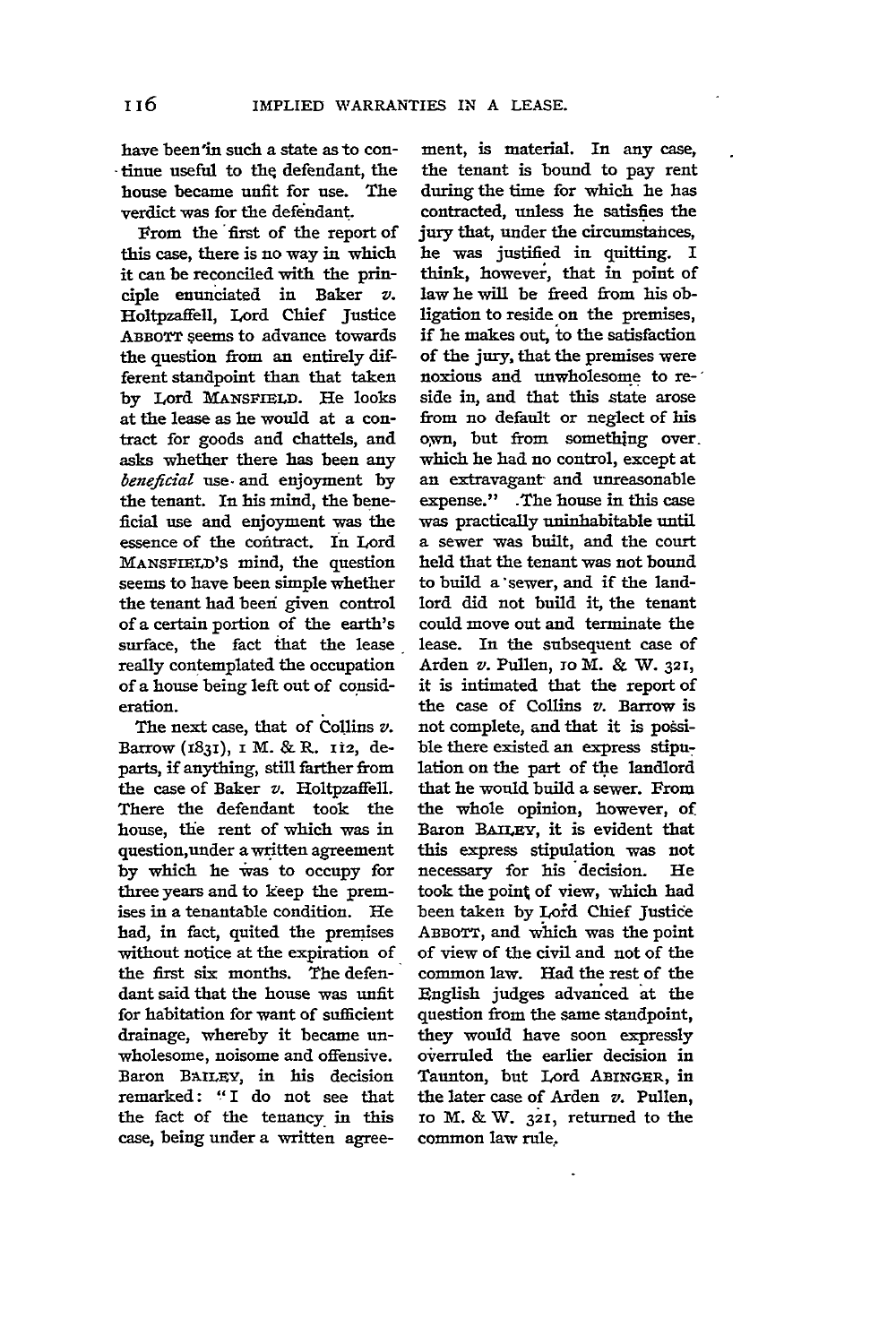The declaration in that case stated that on the 25th of March, 1839, by **an** agreement made between the plaintiff and defendant, the plaintiff agreed to let, and the defendant agreed to take of the plaintiff, for the term of three years, from the 25th of December, **1839,** a house and premises at the yearly rent of thirty pounds, payable quarterly, and the defendant, among other things, agreed with the plaintiff that he, the defendant, would keep the said premises in as good repair and condition as the same then were, and would so leave the same on the termination of the said lease, fair wear and tear excepted. The breach set out was that the defendant had not paid the two quarter's rent, which became due on the 25th of March, 1842. The excuse of the defendants in their plea was that the said house and premises, by means and in consequence of age and natural decay, and the badness of the material thereof, and the bad and improper manner, in which they were originally built, and the rotten foundrous miry and unsafe state and condition of the walls, timbers and foundations thereof, and for want of good and sufficient sewerage and drainage, etc., that the premises were in a ruinous, bad, and unsafe and dangerous condition and wholly unfit and unsafe for habitation, and that the defendant had requested the plaintiff to put the house in good condition, and he refused. Counsel for the defence argued that the case of Collins *v.* Barrow was in point; as it undoubtedly was. Lord ABINGER, however, took the position that, unless there was some fraud or improper concealnent on the part of

the plaintiff, the contract for letting the house was perfectly good, and implied no warranty that the premises were in a good condition **;** that the landlord, under the lease, had only one obligation to perform, to wit: not to disturb the quiet possession of the tenant during the term. The allegation in the plea, he asserted, would not be good, had it not contained the assertion that the defects in the house arose through the fault of the plaintiff. As this allegation could not be proved **by** the defendant, the real question was, whether, when a house turns out to be uninhabitable, the landlord is bound to repair it. "I think," says Lord ABINGER, "that without some express stipulations he is under no such obligation."

Baron ALDERsoN was of the same view in his opinion, he cites the case of Izon *v.* Gorton, **5** Bing. N. **C. 501** (1839). The case follows Baker *v.* Holtpzaffell, the circumstances presenting exactly the same question, the premises for the rent of which the suit was brought having been consumed by fire. The peculiar circumstances of this last suit, however, bring out very forcibly the absurdity of the English reason, for the Lord **MANSFIFLD** had decided the case before him on the ground that the landlord could not enter to repair without being a trespasser, and that the only person who had a power to repair was the tenant. In Izon **v.** Gorton the tenant occupied two upper stories in a house. The landlord actually did enter and repair. **A** man who rents so many square feet of air space fifty feet in the air, enclosed **by** four walls of a room, is obliged to pay rent for the space when the house is consumed by fire, and a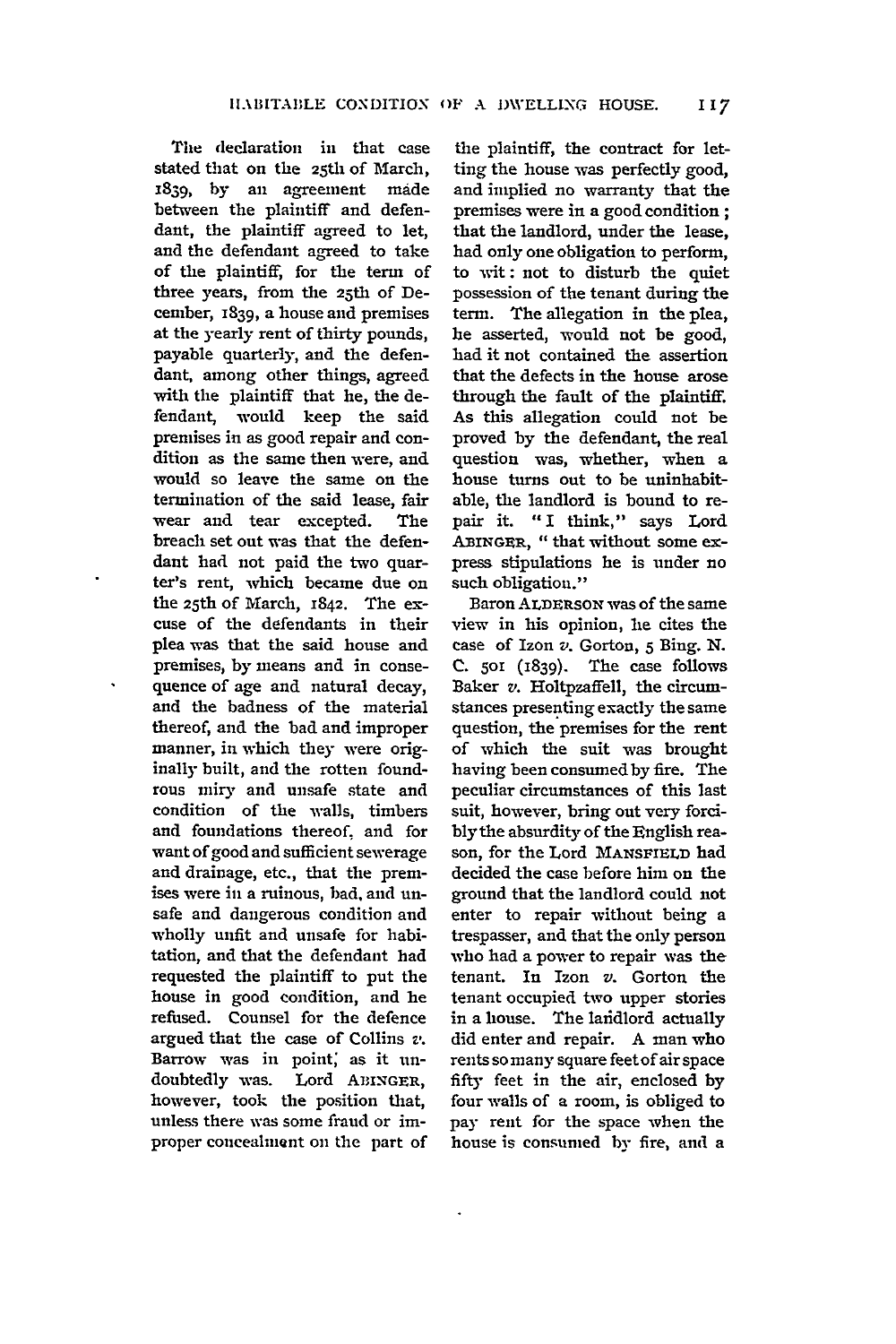baloqn is the only method **by** which he can reach his peculiar portion of the atmosphere, and this all because Lord MANSFIELD refused to look at the lease as a contract for the use of a particular thing, which it really was, and insisted, upon regarding it as creating a temporary estate or interest in a portion of the surface of the earth.

**.** In justice to our courts, however, it is fair to say that with us where the leased premises consist of a room in the building, and the building is entirely destroyed by fire or otherwise, the tenant is discharged from his obligation to pay rent: Stockwell v. Hunter, ii Met. (Mass.) 448; Graves *v.* Berdan, 26 **N.** Y. 498; Pollock on Contracts, 363 *et seq.*

Other English cases following Arden *v*. Pullen are Gott *v*. Gandy, 2 **E.** & B. 845 **;** Keates *v.* Earl Cadogan, **IO C.** B. **591.**

The English Courts, vhich. seem to be abandoning the .position of Lord MANSFIELD in 1825 and i83o, return to it again in 1839 and i84o. In 1843, however, the same Lord ABBINGER, who had decided the case of Arden *v.* Pullen in 1842, entirely abandoned his position in his decision in the celebrated case of Smith *v.* Marrable, ii M. & W. **5.** (But see Hart *v.* Windsor, 12 M. & W. 68,. This case, on which the peculiar English law on this subject is largely based, was an action for rent brought to recover a balance of five weeks rent of a furnished house at Brighton, which had been rented by the defendant of plaintiff -under the following conditions: "Mr. John Smith, of 24 St. James Street, agrees to let, and Sig Thomas MARRABLE agrees to take, the house No. 5 Brunswick

Place, at the rent of eight guineas per week, for five or six weeks, at the option of the said Thomas MARRABLE." Under this agreement, the defendant and his family entered into possession of the house. On the following day, Lady MAR-RABLE complained to the plaintiff that the house was infested with bugs, and he sent a person in to take means for getting rid of them. This means, however, did not prove, successful, and at the end of the first week Lady MARRABLE removed from the premises and returned the key to the plaintiff. There was no stipulation in the contract that the house should **be** habitable. The fact that it was a furnished house\_was evidence that it was to be used as a dwelling house. Baron **PARKE** cites, with tipproval, the cases of Edward *v.* Btherington and Collins *v.* Barrow, while Lord ABBINGER, who had distinctly overruled those cases in Ardon *v.* Pullen, asserts here that he is "glad that authorities have been found to support the view which I took at the trial," **and,** even adds that, for his own part, no authorities are wanted, as its common sense alone, enables him **to** decide. The inconsistency of these two opinions was such that it soon became necessary for the learned judge to attempt to draw some distinction between' them. This he did in the case **6f** Sutton *v.* Temple, 12 M. & W. 52 (1843). In this case the rent of a meadow was in question. The plaintiff refused to pay the rent, because the meadow turned out to be unfit for the pasturage of cattle. It is notclear, from the report of the case, whether the tenant could have used the premises in any other way than as a pasturage. **In** his decision, in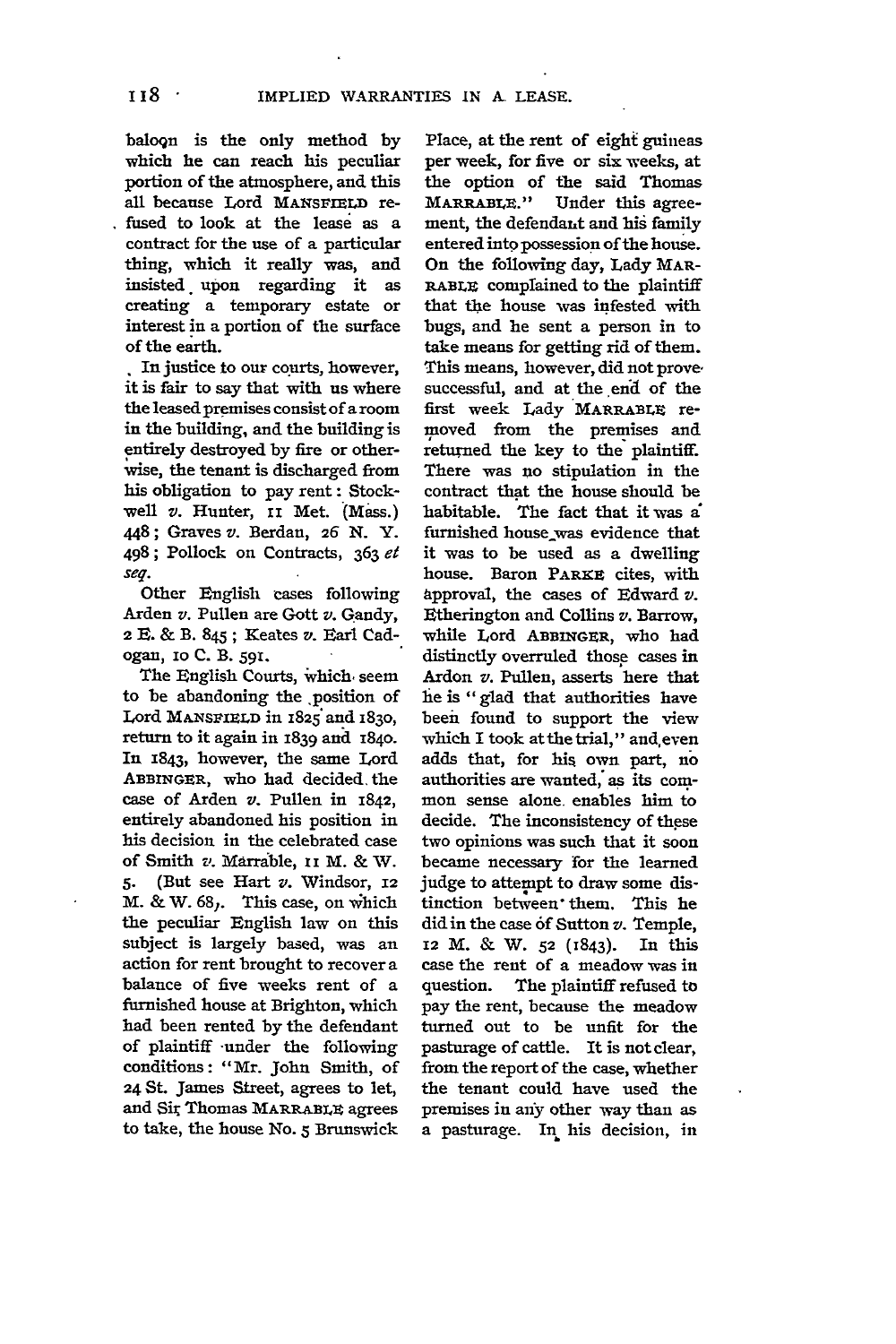favor of the plaintiff, Lord ABBIN-GER says: "If this case involved the necessity of overruling the case of Smith *v.* Marrable, I should hesitate long before I should acquiesce in so doing so, for I entirely approve of the decision which we came to in that case." He then sets out the ground of distinction. The first case is the letting of a house and furniture Being for both house and furniture, it must be meant for occupation. The furniture must lie fit for use, *i. e.,* so must the house. But lie assumes that the tenant in the case before him could **only** use the land as a pasturage. He adnits that the land could not be used for pasturage, but it is not the landlord's fault, lie has no knowledge that his field is in a bad condition and will poison *·* cattle which are put upon it. Therefore, he cannot be held responsible. For our own part, we cannot follow this logic. It seems to us that there is no evidence that the plaintiff in Smith *v.* Marrable knew that his premises were infested with bugs or that they were so infested from any fault of his. Why then ,hould that case rest on a different principle than that of Sutton *v.* Temple? Where is the real distinction **?**

Following the trend of the decision in Sutton v. Temple, **BACON,** B. C., in Powell v. Chester, **52** L. T. Rep. **722,** said that the principle of the decision in Smith *v.* Marrable should be confined to where a person rents a house for a month or two at the seashore. In that limitation, however, there is no reason.

We believe that the Engiish courts will sooner or later overrule one case or the other and adopt a consistent principle. The case of Wilson *v.* H-atton. 2 **L. R. (Ex**

Div.) 336 (i877), would seem to. indicate that there would ultimately be embodied in the English law of the obligations of the tenant under a lease to pay rent the principles ofthe civil law. This last case, as the case of Smith *v.* Marrable. was. the rent of a furnished house\_ When the tenant moved in shefound that the drains were in such a condition that the house was not reasonably fit for habitation-KExLY, C. B., said, in his opinion, permitting the defence, "we haveallowed some argument to be addressed to us by counsel for thedefendant, not because we entertained any real doubt upon the question raised in this case, but because of the general importance of the points involved, and because of the comments which had been made at various times on the law as laid down in the case of Smith z,. Marrable." The attitude of the learned judge is totally different from that taken by Lord **MANS-**FIELD in 1811. To his mind thecontract is for a house, and not, as. with Lord MANsFIELD for a piece of land which may happen to have a house on it. **All** through the opinion, we see the question of what the parties to the lease intended rather than how should we decide the case as a technical question of real property. The only case cited, as a case in point, is. that of Tully *v.* Howling, 2 Q. B. **I)- 182,** which was a case of admiralty law on an agreement to charter a ship. The other judges who decided the case advance at the question from the same standpoint. That this standpoint reaches results which are entirely irreconcilable with the American law and the position of Lord MANSFIELD in Baker **v.** Holtpzaffell will soon